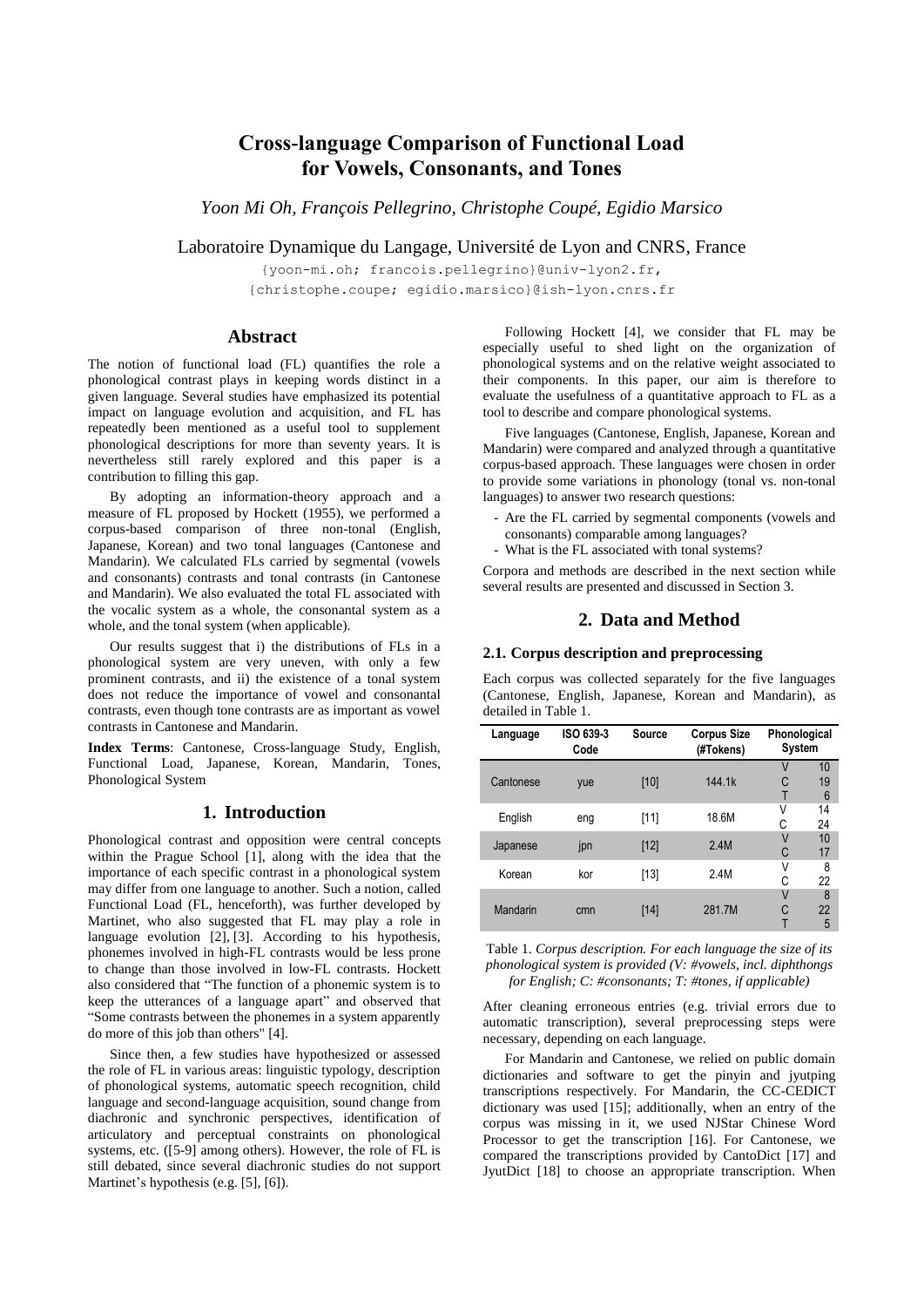differences between dictionaries reflected on-going changes (like the deletion of initial  $/\eta$ ), the most traditional pronunciations were kept. We discarded entries of the corpus for which no corresponding entry was available in the dictionaries, which reduced the size of the wordlist from 8,541 to 5,713. Once pinyin and jyutping transcriptions were obtained, Dr. F. Wang's assistance helped us to get the phonological transcriptions of the various possible syllables. The Japanese corpus was originally transcribed in katakana by native speakers. We converted it into a phonological transcription thanks to a list of phonemic entities which correspond with morae in katakana [\[12\].](#page-4-8)

In the case of Korean, the corpus did not contain any transcription. It was consequently transcribed by the first author, adopting the Revised Romanization of Korean, and then converted into IPA by consulting a Korean pronunciation dictionary [\[19\].](#page-4-15) The data of English consist of a large text corpus which was transcribed by using an automatic grapheme-to-phoneme conversion [\[11\].](#page-4-7)

#### **2.2. Methods**

#### *2.2.1. Definition of Functional Load*

Following Hockett [\[4\],](#page-4-3) a language *L* was considered as a source of sequences made of words *w* taken from a finite set of size *NL*. The amount of information of language *L* was estimated in terms of Shannon entropy *H(L)* [\[20\]:](#page-4-16)

$$
H(L) = -\sum_{i=1}^{N_L} p_{w_i} \cdot \log_2(p_{w_i})
$$
 (1)

Where  $p(w_i)$  is the probability of word  $w_i$ , estimated from a large corpus.

Following Surendran & Niyogi [\[6\],](#page-4-5) we implemented the definition of FL given by Carter [\[21\]](#page-4-17) and derived from Hockett's initial proposal [\[4\].](#page-4-3) The FL of a contrast *x*/*y*,  $FL(x,y)$ , was defined as the relative difference (in percentage) in entropy between two states of language *L*: the observed state L and a fictive state  $L_{xy}^*$  in which the contrast is neutralized (or coalesced, in Hockett's terminology). FL therefore quantifies the perturbation induced by merging *x* and *y*, in terms of increase of homophony and of changes in the distribution of word frequencies:

$$
FL(x, y) = \frac{H(L) - H(L_{xy}^{*})}{H(L)}
$$
 (2)

*FL(x,y)* is hence defined at the level of phonemic *contrasts*. In addition, one can also focus on the level of the *phonemes* themselves, by summing  $FL(x, y)$  over all the contrasts in which a phoneme *x* is involved:

$$
FL'(x) = \frac{1}{2} \sum_{y} FL(x, y) \tag{3}
$$

With the normalization factor  $\frac{1}{2}$  applied to ensure that:

$$
\sum_{x} FL'(x) = \sum_{x,y \neq x} FL(x,y) \tag{4}
$$

### *2.2.2. Corpus Analysis*

For each language, the FL was independently computed for each consonantal contrast, each vowel contrast (incl. diphthongs for English), and each tonal contrast for Cantonese and Mandarin. We furthermore computed the FL carried by natural subsystems.

More precisely, the FL associated with the vocalic system as a whole  $(FL_V)$  was calculated by defining a fictive language *L\** in which all vowel segments were coalesced. For instance, this procedure applied to an English corpus results in merging the 3 distinct words *hat*, *hit*, and *hut* into a common form /h\*t/, where '\*' denotes the coalesced segment. This approach was also respectively applied to the consonantal system  $(FL<sub>C</sub>)$  and the tonal system  $(FL_T)$ . Table 2 illustrates this procedure for some Korean and Mandarin data.

|                | Korean                            | <b>Mandarin</b>                                     |
|----------------|-----------------------------------|-----------------------------------------------------|
| Sample<br>Data | 발/bal/ 팔/phal/<br>반 /ban/ 번 /bʌn/ | 半/pan4/ 判 /phan4/ 盘 /phan2/<br>棒 /pan4/ 蹦 /pen4/    |
| FL(x,y)        | $/ba*//p^ha*//b^A*/$              | $/pa*4//p^ha*4//pe*4//p^ha*2/$                      |
| FLc            | $/*a*//*A*/$                      | $/*a*4//*e*4//*a*2/$                                |
| FLv            | $/b*1/ p h*1 /b*n/$               | $/p * n4$ / $/p h * n4$ / $/p * n4$ / $/p h * n2$ / |
| $FL_{T}$       | n.a.                              | /pan*//phan*//pan*//pen*/                           |

Table 2. *Example of Functional Load computation. The coalescence process is illustrated for one consonantal contrast (/n,l/ in Korean and /n,ŋ/ in Mandarin), and for the consonantal, vocalic, and tonal systems.*

Several factors may influence the estimation of the language entropy and, consequently, the computation of FLs. The corpus size may especially affect word frequencies estimation, and taking very low-frequency words and hapaxes into account may also influence  $H(L)$ . In the next section, results are reported considering the 20,000 most frequent phonological words in each language, except for Cantonese for which we were limited to the 5,000 most frequent words due to the relatively small size of the corpus (see Table 1).

For each language, syllabic boundaries were taken into account to distinguish between words – e.g. Xī'ān and xīan in Mandarin – and for the computation of FL. For instance, during the computation of  $FL_C$  for English, the two words *mattress* /mæ.trɪs/ and *maxim* /mæk.sɪm/ resulted in two distinct entries  $/*x.*^*i*/$  and  $/*x.*^*i*/$ , while they would merge into a single entry /\*æ\*\*ɪ\*/ if syllable boundaries were not considered.

## **3. Results**

During a preliminary analysis (§3.1), we evaluated the relationship between the FLs observed for the segments and their relative frequencies in the corpus. In the second subsection (§ 3.2), we then compared the inner organization of phonological systems across languages, in terms of individual phonemic and tonal contrasts. Finally, we conducted a comparison of the relative weights associated to the three classes of vowels, consonants and tones (§3.3).

#### **3.1. Relationship between FL and Frequency**

A reasonable assumption is that frequent phonemes in a language will exhibit a higher FL than less frequent ones, since they are more utilized in words. The Pearson correlation between  $FL'(x)$  and the frequency of occurrence of x was calculated for each language, independently for consonant and vowel systems (Table 3). Results illustrate that this relationship is rather strong in most cases (up to  $r^2 = 0.95$  for Mandarin vowels), but also that it is not straightforward and may be very limited. In Mandarin, for instance, the correlation between FL and frequency for consonants is very low, as illustrated in Figure 1. This figure shows that even though the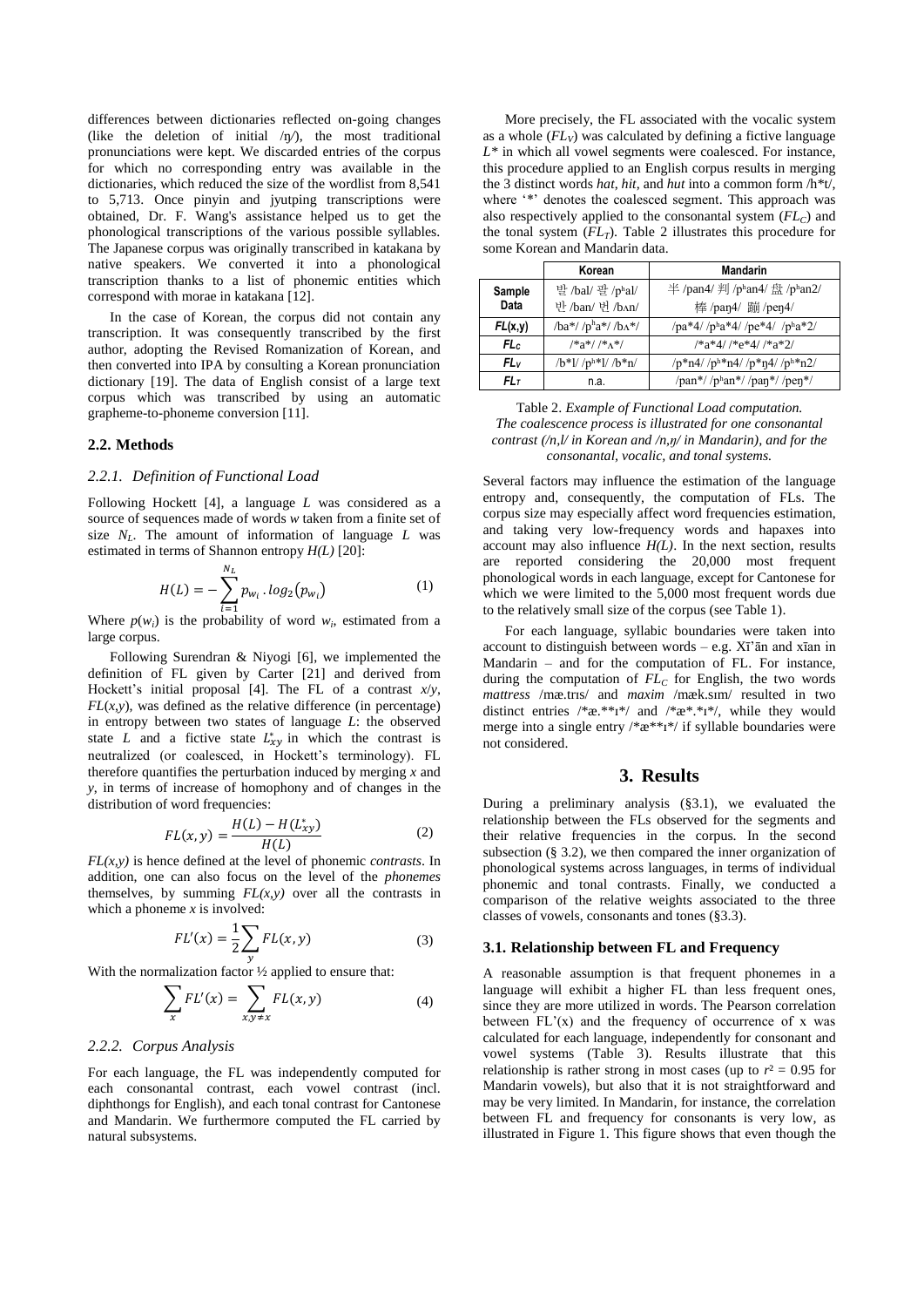(linear) relationship between FL and frequency holds for most consonants, /ŋ/ and /n/ depart from it, with a much lower FL than their frequencies of occurrence would predict. Since they are the only consonants which occur as syllable codas in Mandarin, it suggests that most words differing in codas also differ in other segments or tones.

|            | vue  | cmn  | eng  | ıpn  | kor  |
|------------|------|------|------|------|------|
| Consonants | 0.36 | 0.10 | 0.73 | 0.47 | 0.82 |
| Vowels     | 0.41 | 0.95 | 0.50 |      | 0.30 |

Table 3. *Correlation between FLs and frequencies for consonants and vowels (r²).*

All in all, although the phoneme FLs can to a good extent be predicted from their frequency, other factors (coming under syllable construction, phonotactics, morphology, etc.) underlie the distinctive function within a phonological system.



Figure 1. *Correlation between the percentage of FL and the frequency of Mandarin consonants.*

### **3.2. Contrasts and Segments FL**

#### *3.2.1. Contrast Distribution*

FL distributions in each language were compared for the 10 vowels with highest FLs in each language (Figure 2). Despite differences in amplitude, the distributions exhibit a similar trend. Very few contrasts exhibit high FL, and the other contrasts have very low FLs. This skewed pattern is more present for Mandarin and English than for Korean.



Figure 2. *Distribution of 10 vowel pairs with the highest FL*

This result is compatible with our preliminary observations made with another set of language[s \[9\].](#page-4-18) Results are similar for consonant contrasts (not displayed).

| vue |                                                                                                                               | cmn |  | ena |  | ipn |  | kor |  |
|-----|-------------------------------------------------------------------------------------------------------------------------------|-----|--|-----|--|-----|--|-----|--|
|     | 1   $\sigma$ :-a: $\vert 0.480 \vert$ a-a   1.013   ai-ei $\vert 0.904 \vert$ e-a $\vert 0.567 \vert$ i-e $\vert 0.390 \vert$ |     |  |     |  |     |  |     |  |
|     | $2 \leq \frac{1}{2}$   $\leq$ 0.373   u-i $\leq$ 0.880   1- $\in$ 0.589   0-a $\leq$ 0.409   0-i $\leq$ 0.270                 |     |  |     |  |     |  |     |  |
|     | $3 \vert$ 0- $\frac{1}{2}$   0.370   u-ə   0.437   e1-i:   0.494   i-a   0.228   i-a   0.216                                  |     |  |     |  |     |  |     |  |

Table 4. *Top vowel contrasts (ranked by decreasing FL).*

For the three major vowel contrasts (Table 4), the highest FL is associated with a contrast in terms of aperture, and is not a maximum perceptual contrast (for instance /e,a/ in Japanese rather than  $/i$ ,a $/$ ). Contrasts on the front/back dimension are also present in this Table (e.g.  $/\varepsilon$ :, $\sigma$ :/ in Cantonese and  $/u$ , $i/$  in Mandarin).

Table 5 shows the three most important consonant contrasts. Nasals, stops, affricates, fricatives, liquids and glides are present, depending on the language considered. Most of the contrasts are based on a redundant opposition in terms of phonetic features. For instance, in Japanese, /s/ and /k/ contrast both in terms of manner *and* place of articulation, in Mandarin, /t/ and /l/ differ in terms of manner *and* voicing, etc. On the contrary, a few contrasts are minimal, like /n,m/ in Cantonese or /ŋ,n/ in Mandarin, since they only differ in place. As said in §3.1, the /ŋ,n/ contrast in Mandarin is an example of a position-specific contrast since it occurs only in codas. /h,ð/ in English provides another example, with a word-initial opposition (/h/ is restricted to word-initial position, and in this position /ð/ is only encountered in grammatical words).

| vue |  | cmn |  | ena |  | ıpn |  | Kor |                                                                                                                                                                |
|-----|--|-----|--|-----|--|-----|--|-----|----------------------------------------------------------------------------------------------------------------------------------------------------------------|
|     |  |     |  |     |  |     |  |     | n-m $\begin{vmatrix} 0.452 & t-1 \\ 0.742 & n-t \\ 0.594 & s-k \\ 0.984 & 1-n \\ 0.523 \end{vmatrix}$                                                          |
|     |  |     |  |     |  |     |  |     | 2   ts-t $\begin{vmatrix} 0.378 & \text{n-n} & \text{n-}445 & \text{z-t} & \text{n-}521 & \text{w-g} & \text{n-}603 & \text{g-t} & \text{n-}155 \end{vmatrix}$ |
|     |  |     |  |     |  |     |  |     | 3   ts-k   0.346   t-g   0.342   h-ð   0.430   n-t   0.504   n-g   0.143                                                                                       |

Table 5. *Top consonant contrasts (ranked by decreasing FL).*

### *3.2.2. Functional load of phonological segments*

Table 6 shows the five vowels with the largest FL in each language. At first glance, there is a striking diversity, both along the front/back and high/low dimensions, depending on the language. From this functional viewpoint, this selection of five vowels largely departs from a canonical system evenly distributed in the vocalic space. In other words, none of these languages heavily rests upon a maximally dispersed  $/i$ ,a,u/ triplet, and each language has its specificities.

|                | yue              |      | cmn      |      | eng |      | jpn         |      | kor         |      |
|----------------|------------------|------|----------|------|-----|------|-------------|------|-------------|------|
| 1              | $\mathfrak{D}$ : | 0.71 | u        | 0.86 | e   | 1.15 | a           | 0.76 | i           | 0.58 |
| $\overline{2}$ | a:               | 0.65 |          | 0.85 | aI  | 1.06 | e           | 0.50 | a           | 0.47 |
| 3              | g                | 0.65 | $\Theta$ | 0.83 | i:  | 1.05 | $\mathbf 0$ | 0.48 | $\mathbf 0$ | 0.47 |
| 4              | i:               | 0.45 | a        | 0.77 | I   | 0.91 | i           | 0.33 | e           | 0.36 |
| 5              | £.               | 0.39 | v        | 0.27 | æ   | 0.74 | 0:          | 0.25 | Λ           | 0.27 |

Table 6. *Highest-FL vowels (ranked by decreasing FL').*

Cantonese distinctions are mostly based on mid to open vowels, while the reverse is observed for Mandarin. English distinctions seem to favor front vowels. English, however, exhibits higher values than the other languages, and even its  $5<sup>th</sup>$  vowel /æ/ (*FL'*(æ)=0.74) reaches almost the highest values encountered in the other languages.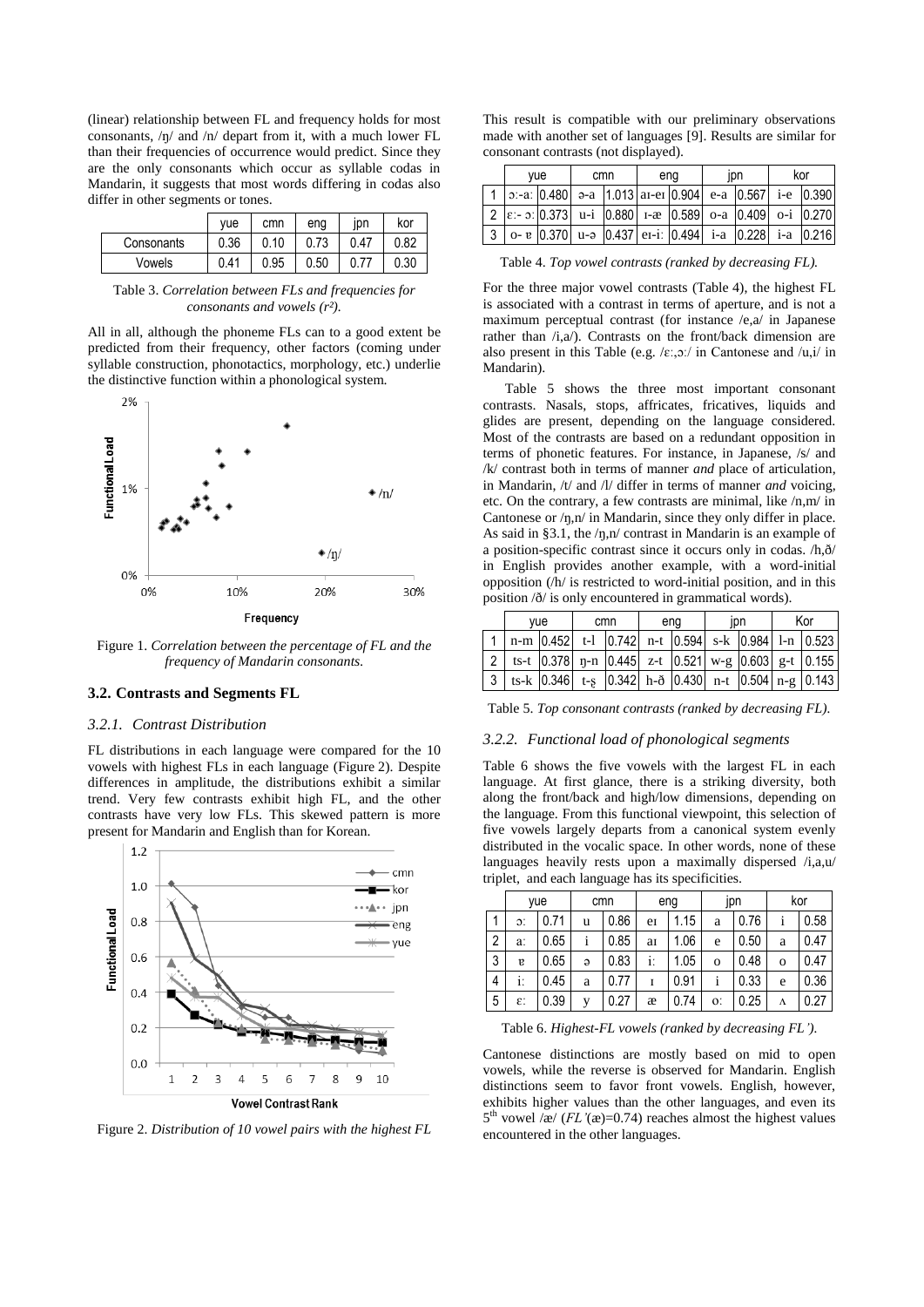Regarding consonants (Table 7), a large diversity in terms of phonetic is also present, among and within languages. A general trend is nevertheless that obstruents seem to play a more important role than sonorants since 18 of the 25 consonants in the table are obstruents. Similarly, alveolar consonants (/ts, s, t, l, n, sh, d/) are frequent in this table. Another trend is that the top FLs for consonants are higher than the highest FLs associated with vowels in each language.

|                | yue |      | cmn |      | eng |      | jpn |      | kor   |      |
|----------------|-----|------|-----|------|-----|------|-----|------|-------|------|
| 1              | ts  | 1.36 |     | 1.72 |     | 1.76 | k   | 1.26 | n     | 0.78 |
| $\overline{2}$ | k   | 1.27 |     | 1.43 | n   | 1.47 | S   | 0.86 | g     | 0.60 |
| 3              | S   | 1.07 | ş   | 1.42 | ð   | 1.31 |     | 0.79 |       | 0.50 |
| $\overline{4}$ | h   | 0.96 | tş  | 1.26 | m   | 1.31 | n   | 0.74 | $S^h$ | 0.43 |
| 5              |     | 0.94 | p   | 1.06 | S   | 1.24 | m   | 0.58 | d     | 0.41 |

Table 7. *Highest-FL consonants (ranked by decreasing FL').*

### **3.3. Weight of phonological subsystems**

The previous sections showed that there is a common trend toward an uneven use of segmental contrasts and that the five languages exhibit a large diversity in the "preferred" segments and contrasts, both for vowels and consonants. In this section, we run a cross-language comparison at the more general level of the vocalic, consonantal, and tonal subsystems.



Figure 3. *Functional load carried by each phonological subsystem (Vocalic, Consonantal, and Tonal).*

Figure 3 shows the FL of the subsystems, as defined in §2.2.2. Except for English, *FL<sup>C</sup>* and *FL<sup>V</sup>* values are approximately similar among the languages, with no dramatic differences between tonal and non-tonal languages.

Furthermore, in the case of Mandarin, the weight of tonal contrasts  $FL_T$  is as important as that of vowels  $FL_V$ , which supports Surendran and Levow's previous result [\[7\].](#page-4-19) Similarly, Cantonese presents the same balance between its vocalic and tonal subsystems, even with a higher FL for tones.

Interestingly enough, English shows a quite different pattern, with much larger FLs associated to vocalic and consonantal systems than those observed with the other languages. This may be partly explained by its larger phonological system (with 38 segments in our description), but it may also translate a different weighting between this phonological level and the morphological and syntactic levels.

## **4. Conclusion and Perspectives**

In this paper, we investigated the way five languages rely on their phonological components to distinguish among their words, with the notion of FL. Our main goal was to answer two questions: 1. Are the FL carried by segmental components (vowels and consonants) comparable among languages? 2. What is the FL associated with tonal systems?

The first result was that a large diversity was visible among the languages, and also within each phonological system. A few contrasts played a major role in each language, as shown in Figure 2 for vowels. No cross-language preference was however demonstrated in favor of maximal perceptual contrasts or specific articulations – except that obstruents seem to be more important than sonorants, and that the FL associated with consonants is higher than with vowels, as far as high-FL segments are concerned. These results are fully compatible with general trends observed in the composition of phonological systems, with more consonants than vowels, more obstruents than sonorants [\[22\].](#page-4-20) This result is confirmed at the level of the subsystems, with *FL<sup>C</sup>* values much larger than  $FL_V$  values in the 5 languages. The group of Asian languages (Cantonese, Japanese, Korean, and Mandarin) furthermore displayed a remarkably similar pattern, despite their differences in terms of lexical prosody, morphology, and syntax (agglutinative SOV languages for Japanese and Korean vs. mainly mono- or disyllabic SVO languages for Cantonese and Mandarin). Leaving English out, one can positively answer the first question (but see below).

The answer to the second question was provided by Figure 3:  $FL_T$  is similar to  $FL_V$  for Cantonese and Mandarin, and the importance of the tonal system is not balanced by a lower role of the consonant or the vowel system.

This study exposed nevertheless that the situation is not straightforward, since English behaved quite differently, with much higher FLs associated with its consonantal and vocalic subsystems. It can reflect either methodological choices (see for instance [\[8\]](#page-4-21) for alternative approaches) or different strategies in the way languages convey information. It definitively points toward several directions for future research. First, it underlines the need for a larger typological sample, in order to evaluate the range of variation observed in subsystem FLs in the world languages. Second, it suggests to relate the segmental and tonal levels to the syllable structure, and beyond, to the other levels of the language grammar. Several typological studies have shed light on correlations between these levels of linguistic coding (see [\[23\]](#page-4-22) an[d \[24\]](#page-4-23) for discussions) and the approach presented in this paper can also be applied to syllable structures (by reducing the words to their syllabic structure) or to their positions in the words. In a typological perspective, this quantitative method will renew our understanding of the relative weight of each linguistic subsystem in the world languages. Finally, estimating FL with *conditional* entropy would offer a way to take context into account. It would improve the evaluation of the impact of phoneme coalescence by focusing on word pairs that remain confusable once their context of occurrence is considered. Similarly, the relevance of grammatical words in FL computation could be examined.

## **5. Acknowledgment**

The authors are grateful to the LABEX ASLAN (ANR-10- LABX-0081) of Université de Lyon for its financial support within the program "Investissements d'Avenir" (ANR-11- IDEX-0007) of the French government operated by the National Research Agency (ANR). We also warmly thank Pr. Wang Feng (Peking University) and Pr. Andy C. Chin (The Hong Kong Institute for Education) for their precious help.